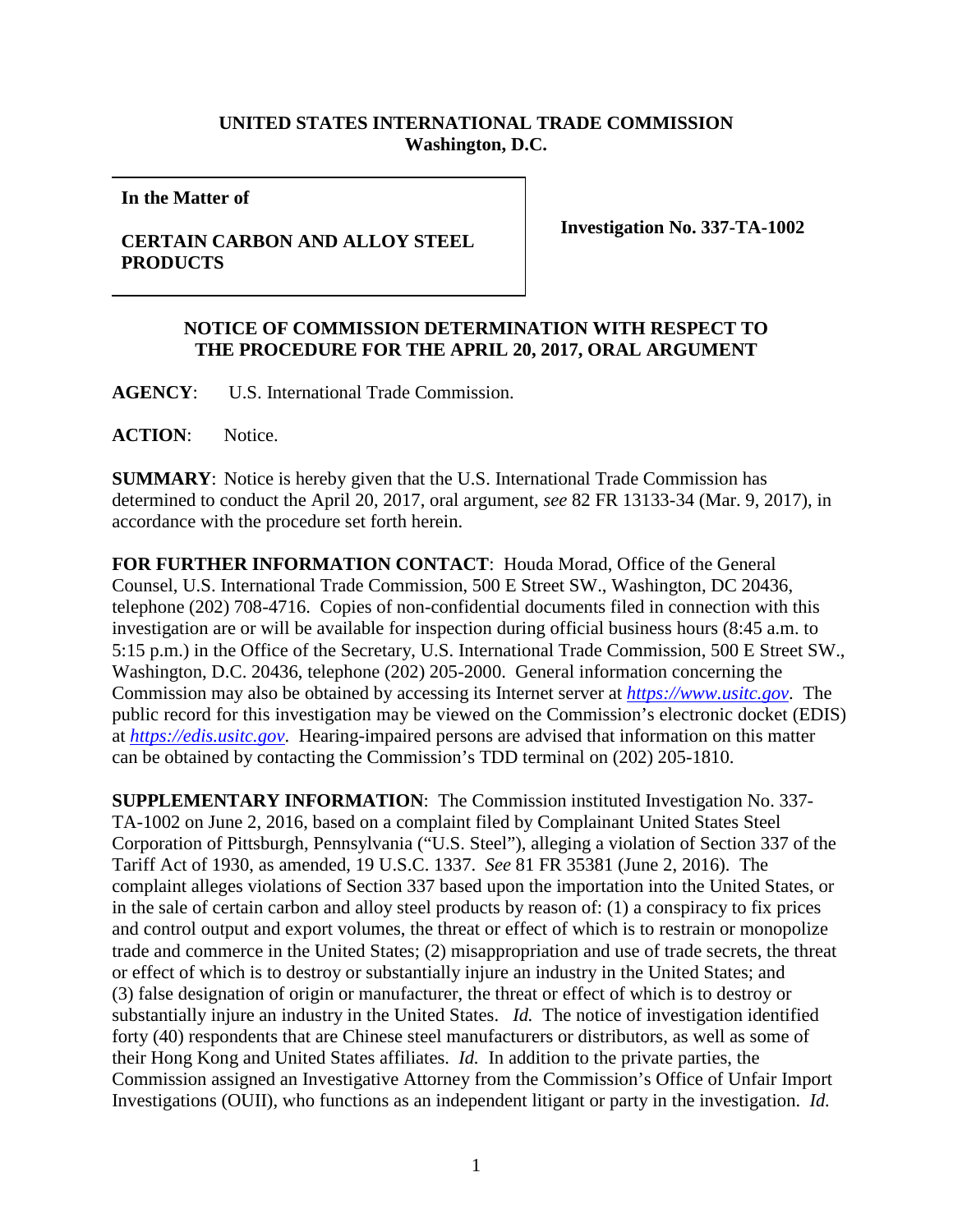On August 26, 2016, Respondents filed a motion to terminate U.S. Steel's antitrust claim under 19 CFR 210.21. On September 6, 2016, U.S. Steel filed a response in opposition to Respondents' motion to terminate. On September 9, 2016, the Commission Investigative Attorney ("IA") filed a response in opposition to Respondents' motion to terminate. On November 14, 2016, the ALJ issued the subject ID, granting Respondents' motion to terminate Complainant's antitrust claim under 19 CFR 210.21 and, in the alternative, under 19 CFR 210.18. On November 23, 2016, Complainant and the IA filed petitions for review of the ID. Complainant also requested oral argument before the Commission. On December 1, 2016, Respondents filed a response to the petitions for review. Also on December 1, 2016, Complainant filed a response to the IA's petition for review.

On December 19, 2016, the Commission issued a Notice determining to review the ID (Order No. 38). *See* 81 FR 94416-17 (Dec. 23, 2016). In the Notice, the Commission requested written submissions from "[t]he parties to the investigation, including the Office of Unfair Import Investigations, and interested government agencies" in connection with its review and set a date of March 14, 2017, for possible oral argument. *Id.*

On February 24, 2017, the Commission issued a notice indicating that, pursuant to Commission Rule 210.45 (19 C.F.R. § 210.45), an oral argument would be held on March 14, 2017, in connection with the Commission's review of Order No. 38.

On March 3, 2017, the Commission issued a notice seeking further written submissions from the public in response to the December 19, 2016, Notice and rescheduling the date for the oral argument to April 20, 2017. *See* 82 FR 13133-34 (Mar. 9, 2017).

The Commission has determined to conduct the April 20, 2017, oral argument as follows:

- 1. The oral argument will include up to four (4) distinct panels, one for Complainant U.S. Steel, one for Respondents, one for OUII, and one, if applicable, for interested government agencies.
- 2. At the beginning of the oral argument, each panel will be allowed to give a 10-minute opening statement in the following order: (1) Complainant; (2) Respondents; (3) OUII; and (4) government agencies, if any.
- 3. Upon completion of all of the opening statements, an initial Questions & Answers (Q&A) session with each panel will follow, whereby each panel, in the same order as outlined in paragraph (2) above, may receive questions from the Commissioners. Each Commissioner will be allocated 10 minutes per round of questions, with potential additional rounds for any given panel, if one or more Commissioners have further questions.
- 4. After the initial Q&A session when all the panels are completed, there will be the opportunity for a rebuttal Q&A session, where